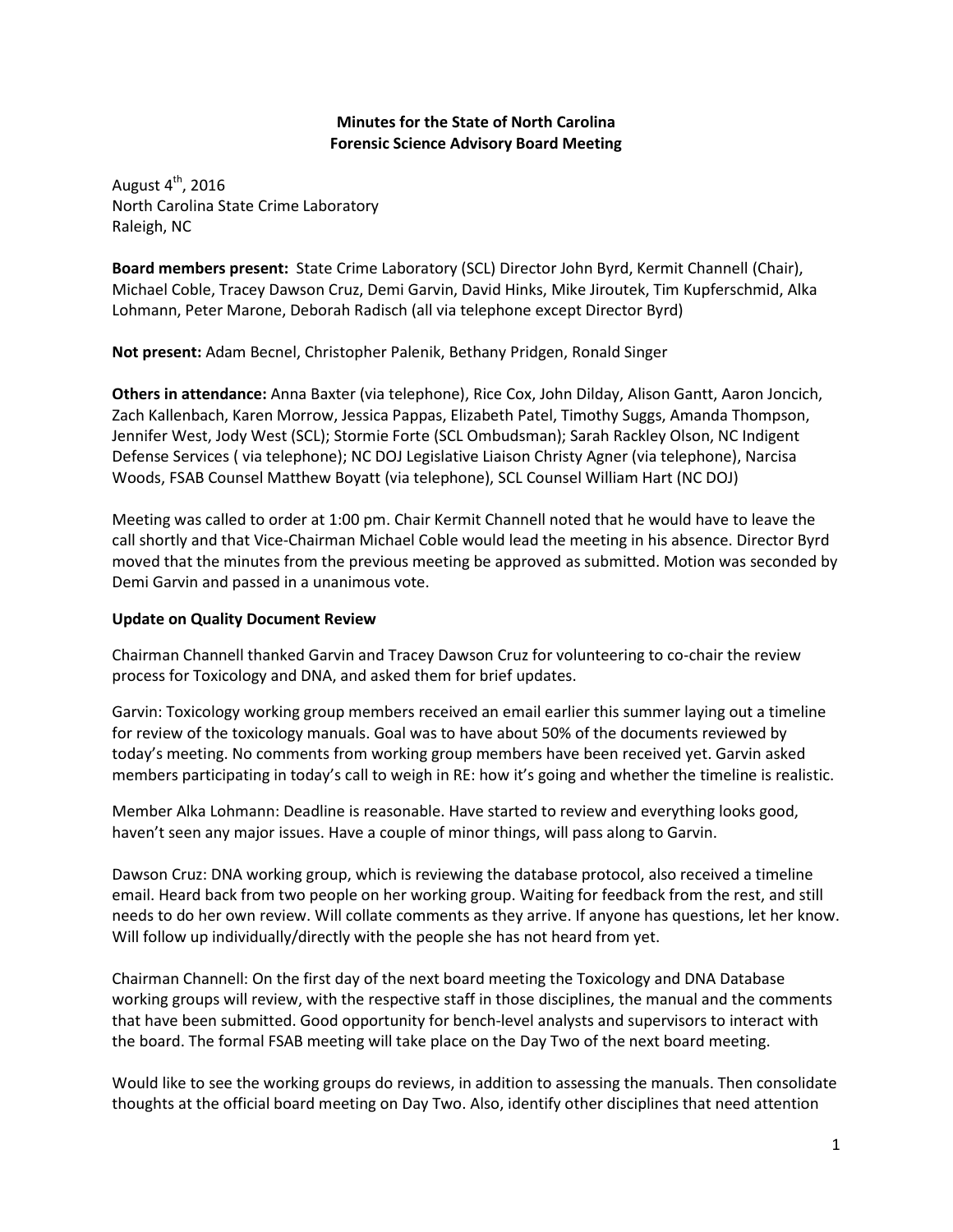because they are up for review. Asks Director Byrd and SCL staff to start thinking about which other manuals need to be examined next, to help FSAB get ahead of the game and formulate a plan. These reviews could be done with the current working groups, or the groups could be shuffled. Consider doing two disciplines per working group next time, to help get through the process more quickly.

## **Planning for Next Meeting**

The board set Thursday, November 3<sup>rd</sup> at 8:30 AM for its next meeting. Tuesday November 1<sup>st</sup> will be a travel day. FSAB members will meet with subcommittees and SCL staff on Wednesday November 2<sup>nd</sup>.

Chairman Channell reminded working group members to submit their comments to Garvin and Dawson Cruz two weeks prior to the November meeting, then left the call. Vice Chair Michael Coble, now presiding, recognized SCL Director Byrd for his report.

## **Director's Report**

The Director touched on bolded items in his PowerPoint:

 $*$  House Bill 357, which goes into effect October 1s<sup>t</sup>, allows admission of toxicology affidavits into evidence in lieu of live testimony by lab analysts. Appellate courts will decide its fate; until then it's unclear how it might impact toxicology staff. Legislative Liaison Christie Agner was recognized for her work in shaping the bill and getting it passed.

\* Under current law, a state worker attains career employee status after a 1 year on-the-job probation period. Law enforcement and a few other categories are exempt. SCL requested that the exemption be expanded to include forensic scientists because of the length of time it takes to train them. Legislation approving this change went into effect July  $11<sup>th</sup>$  and will be a big help in the hiring process.

\* Planning is underway for NC Forensic Science Week, September 19-23. SCL outreach will include an open house along with Boy and Girl Scout troops visiting to earn their Forensic Science merit badges.

\* The background check process for potential new hires is under review, will be strengthened.

\* A working group has formed to begin detailed planning for the move from the current western NC offices to the new Western Regional Laboratory. Move will be performed in phases to avoid a complete shutdown of operations. Moving the equipment and instrumentation is challenging, and contractors will be engaged for that task.

\* SCL approved a new drug screening policy last year but was unable to implement it due to budget constraints. Funding is now available and implementation is moving forward. NC has an existing service contract for drug screening; SCL is working with the contractor on administrative requirements.

\* Starting January 2017 there will be a new evidence submission policy. SCL had hoped to implement a policy requiring hand-to-hand transfer of evidence from law enforcement to SCL. However, small departments and those in extreme eastern and western NC resisted for budgetary/manpower reasons. Following a productive discussion with sheriffs and chiefs of police, the new policy will now request (rather than require) hand-to-hand transfer. Small/geographically remote agencies will be allowed to use NC's State Courier Service. State Courier Service will give agencies a discount and is setting up a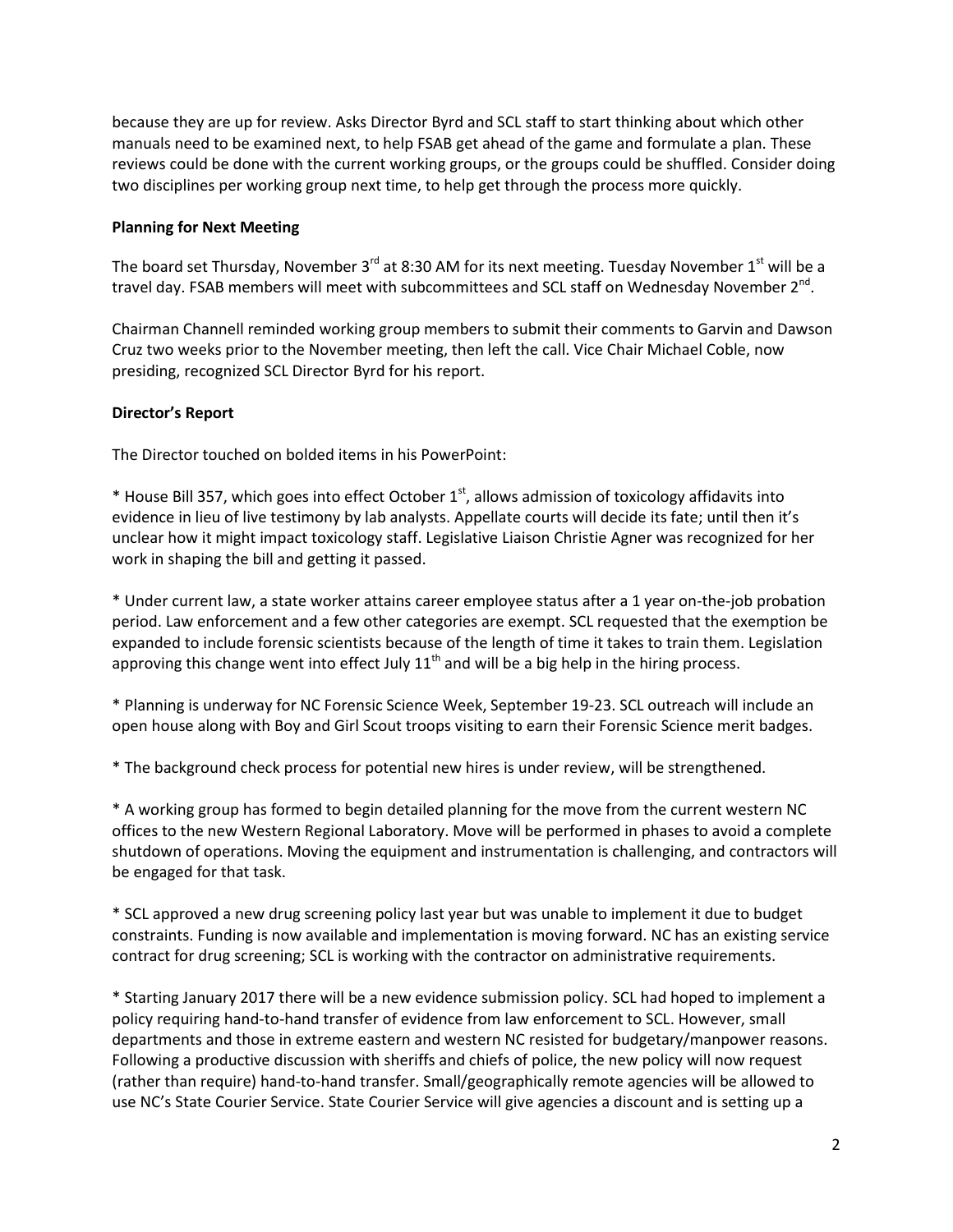special process for handling evidence, in order to maintain its integrity. If an agency prefers to use USPS instead of the State Courier Service, they must use registered mail so packages can be tracked.

Also as a part of the new policy, all agencies will now be required to pre-log their submissions online via Forensic Advantage. Makes the overall process faster and more efficient while improving its quality. Previously, pre-logging was optional. Under the new policy SCL also agrees to hold all evidence for pickup after testing is completed, rather than using the Courier Service or USPS to return it. Agencies are requested to pick up within 90 days of the date of the published lab report, and required to pick up within 180 days. All chiefs and sheriffs will soon receive a letter spelling out the changes.

\* Digital Evidence Analysts must review voluminous amounts of child pornography, which is extremely stressful. SCL is in the process of training Noel, a therapy dog, who will be assigned to that unit. Noel will be restricted to a limited area and will enter/exit the building through a side door. Board members will have the opportunity to meet Noel at the November meeting.

RE: the Director's SMART objectives, Director Byrd stated that SCL probably got its case inventory below 15,000 this week, about a month ahead of goal. Turnaround time continues to drop albeit much more slowly. Still working toward the goal of getting it below 180 days. The balance of the goals listed in the SMART objectives will be re-set for 2016-2017.

RE: Fiscal Resources, the Director reminded the board about unfunded mandates contained in the 2011 Forensic Science Act including Accreditation, Certification/Training, SCL's Ombudsman, and the FSAB.

Fee revenues are increasing but three receipt-funded positions are still empty due to insufficient funds.

General Assembly actions:

\* Did not grant SCL request for a special revenue reserve fund; SCL will request again next year.

\* Appropriated almost \$1.1 million in nonrecurring funds for the Western Lab; most will go toward DNA equipment. Also funded a new position there, an HVAC technician.

\* Did not provide funds for moving to the new Western Lab. SCL will have to use lapsed salary money. Those funds will also cover some furniture.

\* Appropriated \$640,000 in nonrecurring funds for additional equipment needs in Raleigh and Greensboro labs.

\* Appropriated almost \$2.2 million for outsourcing forensic analysis services including toxicology and DNA. Director anticipates this will be the last year funding will be needed for outsourcing. Nine toxicologists are currently in training and will complete their training around the end of the year.

Overall SCL saw a 19.2% increase in funding, one of the largest increases for any state agency. Lawmakers acknowledging that a state-of-the-art laboratory requires expenditures for equipment and supplies, and salaries sufficient to retain high quality employees.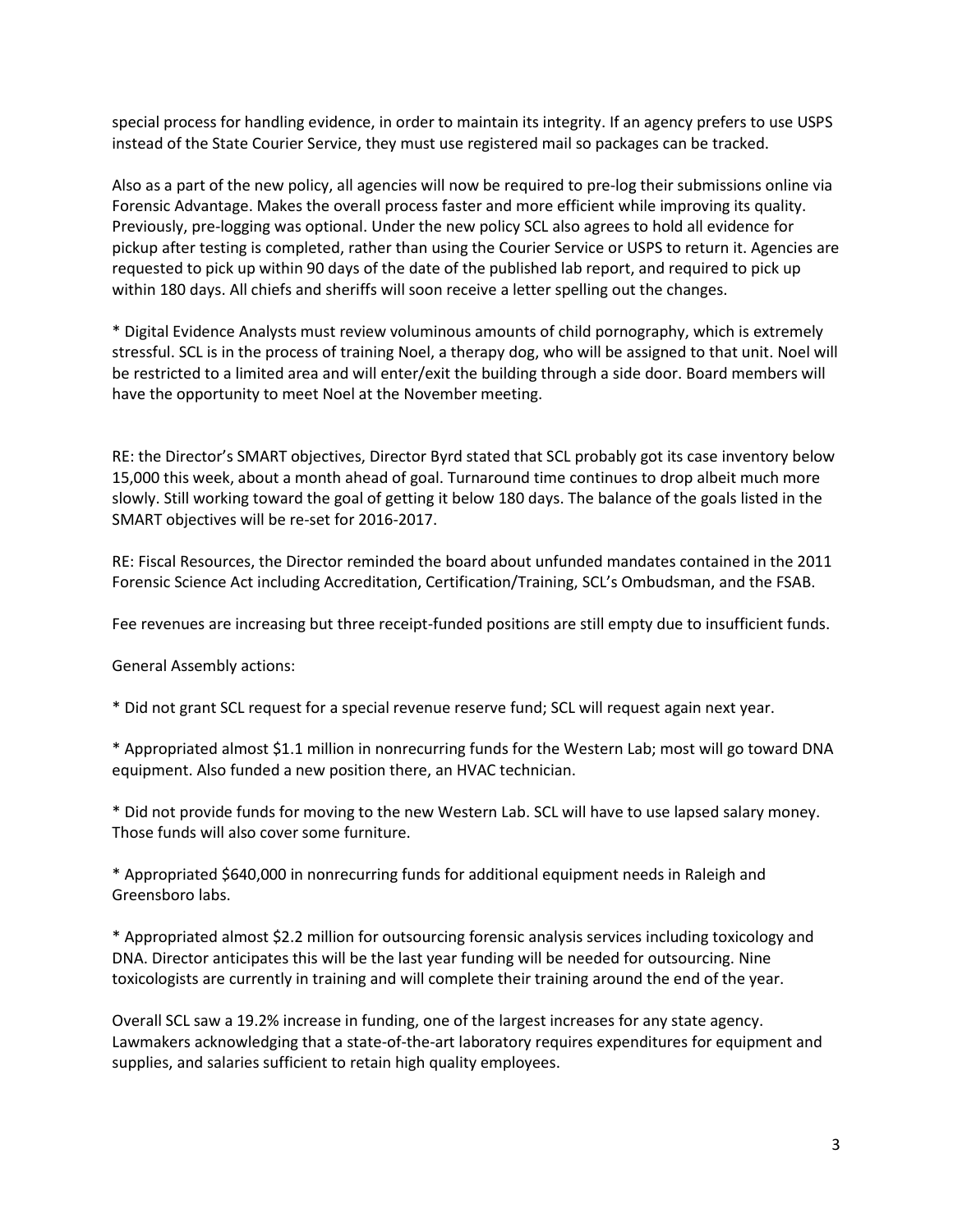Director announced new members of SCL management team. Amanda Thompson was named Assistant Director for Administrative Operations, position previously held by Deena Koontz who retired. Koontz and Thompson worked in tandem for a period, to guarantee a smooth handover. Zach Kallenbach was promoted to fill Thompson's position as Manager for the DNA Database. Anna Baxter was promoted to fill the vacancy left by the retirement of Forensic Science Manager Joe Reavis at the Western Lab.

Baxter presented photos showing progress at new Western Lab. Brickwork is completed, windows are going in now. Will probably be hanging drywall in September. Building is about 50% complete.

AD Thompson gave an overview of administrative operations: Bids are being taken today for renovation of the first floor of the administrative area in the SCL, the first major changes in the area since the building opened in 1998. SCL also got an estimate on renovating the  $4<sup>th</sup>$  floor drug chemistry and toxicology sections, swapping individual suites for more common areas. Architect projects cost at \$3.9 - 4 million. Paperwork to request funding is complete and will be submitted at the appropriate time.

Director Byrd delivered the technical operations report for Pete Ware, who is on leave. SCL is down to 15,118 cases on hand - a reduction of 9,455 since January  $1<sup>st</sup>$  and the lowest inventory since the early 1990's. Managers have expressed concern about what will happen when they catch up. However, there was a 7.8% increase in evidence submissions in 2015-16. Submissions are increasing, but SCL is able to handle them while still significantly reducing the backlog.

Tim Kupferschmid: West Virginia University researcher says for every 1% decrease in the turnaround time/lead time, you'll see a 1.2% increase in case submissions. Real increase in submissions will come when the lead time decreases.

Byrd: Timely comment. We've been talking a lot about lead time recently.

Continuing:

\* Internal audit associated with accreditation will start this month and go through the end of the year.

\* DOJ has approved the move to RFID in the evidence unit, and funding is lined up. Working closely with Information Technology Department. Accepting bids in mid-August.

\* Anticipating moving into the new Western Lab in early spring of 2017.

\* 52% decrease in case inventory since August 2015. Director credits the SCL staff for getting new employees trained and working cases. Over the last 8 - 10 months SCL is consistently completing more cases than are being submitted, which is the key to reducing inventory.

\* RE: toxicology outsourcing, batch # 19 was sent this week. Over \$1 million in outsourcing in 2015-16. Ombudsman Stormie Forte is working with prosecutors and the contractor NMS labs, and continues tracking/monitoring these cases. Thirty-seven court dates are scheduled this year, in 15 counties. Overall (cases involving SCL staff as well as cases involving NMS employees), about 3% of cases end up requiring testimony.